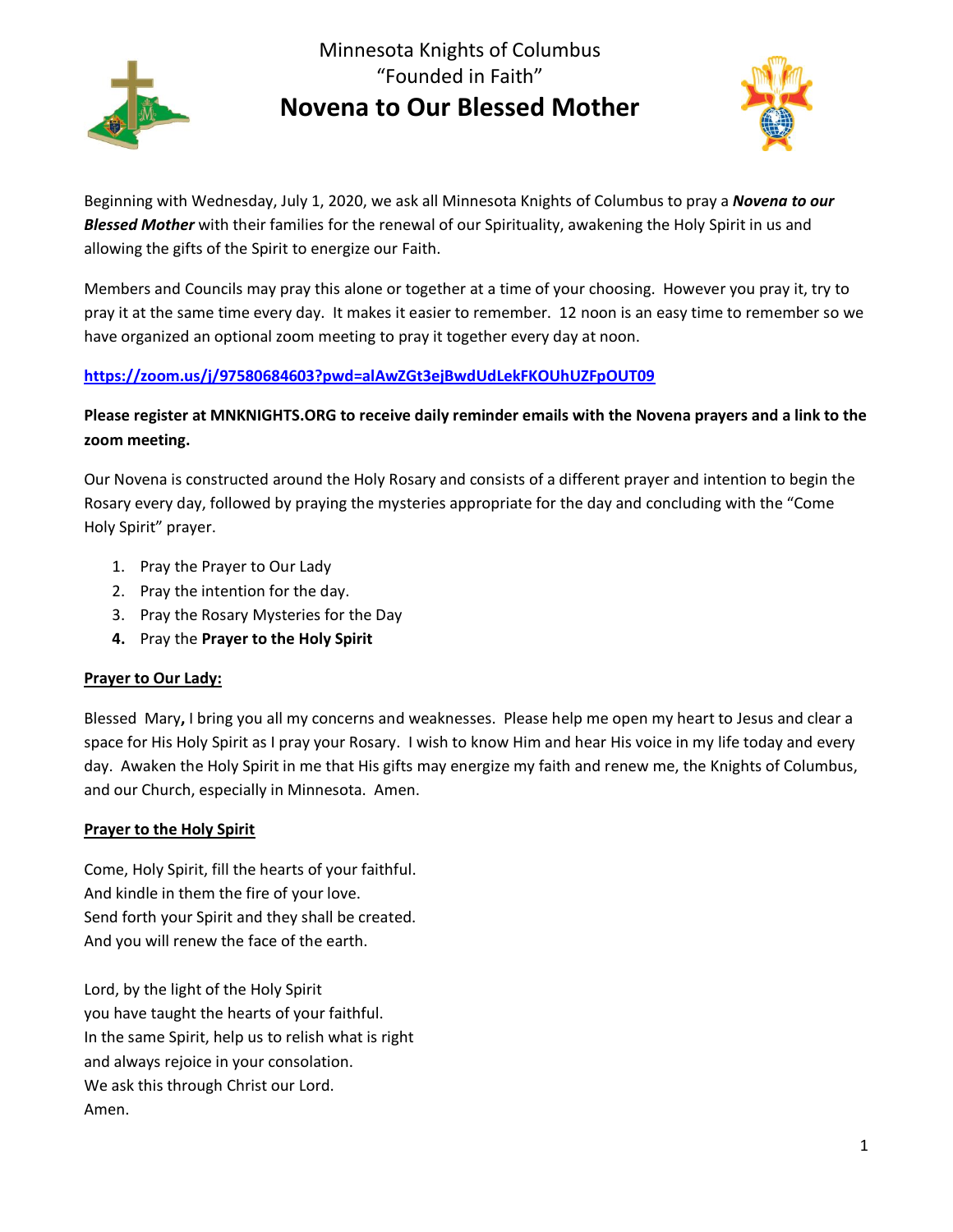

Minnesota Knights of Columbus "Founded in Faith" **Novena to Our Blessed Mother** 



**Intentions for the Days:**

#### **Day 1 (WED) – Glorious Mysteries - Renew and Energize our Faith**

Blessed Mother, today I ask you to show us the way to Jesus. Renew and energize our faith as we come to you praying this Novena. Replace our fear and brokenness with love and faith.

## **Day 2 (TH) – Luminous Mysteries - Wisdom**

Blessed Mother, today I ask for the gift of **Wisdom** to know and practice my vocation according to God's Holy will, that l may be confident, skillful and successful in living His will.

#### **Day 3 (FRI) – Sorrowful Mysteries - Understanding**

Blessed Mother, today I ask for the gift of **Understanding** that I may see my part in His plan for my salvation and take actions to grow closer to Him with others.

## **Day 4 (SAT) - Joyful Mysteries - Counsel**

Blessed Mother, today I ask for the gift of **Counsel** to anticipate the temptations and weaknesses that can separate me from His love and equip myself to choose what is good and just in my actions.

#### **Day 5 (SUN) – Glorious Mysteries – Fortitude**

Blessed Mother, today I ask for the gift of **Fortitude** to have the courage and strength to confront the evil I encounter with Love and life.

#### **Day 6 (MON) - Joyful Mysteries – Knowledge**

Blessed Mother, today I ask for the gift of **Knowledge** to grow in holiness and to see our Lord more clearly in my daily encounters.

# **Day 7 (TUES) – Sorrowful Mysteries – Piety**

Blessed Mother, today I ask for the gift of **Piety** to accept my role as a member of God's family and a small part of Christ's Body which is our Church.

#### **Day 8 (WED) – Glorious Mysteries - Fear of the Lord**

Blessed Mother, today I ask for the gift of **Fear of the Lord** to help me see and accept my total dependence on His love and mercy every day and my limited part in His plan.

#### **Day 9 (TH) – Luminous Mysteries - Awaken the Spirit in us**

Blessed Mother, today we ask that the gifts of the Spirit awake in us and inspire us to action for His greater glory. May we see Christ in our neighbors and truly imitate what these mysteries contain so we may be Christ's hands and feet in action.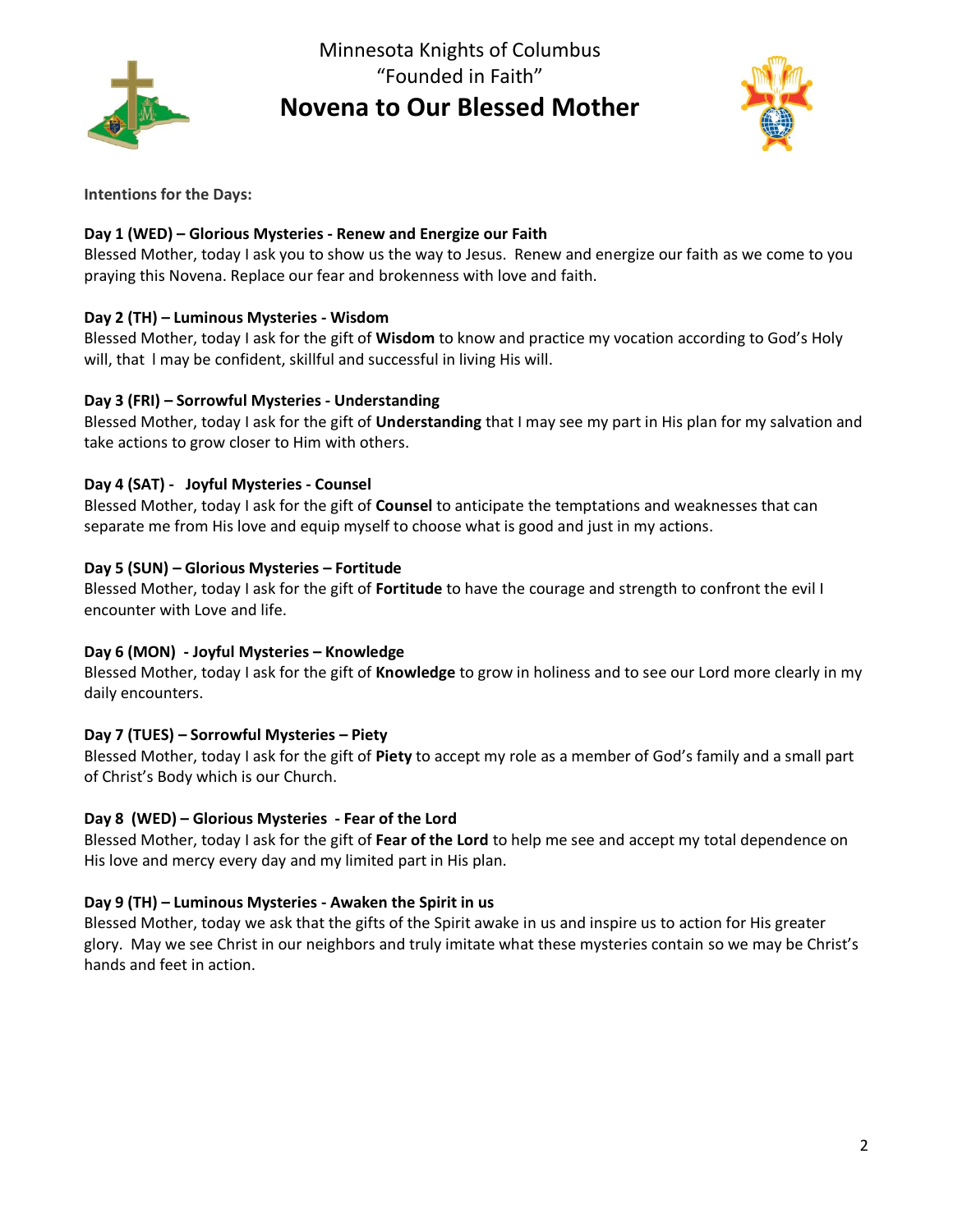

# Minnesota Knights of Columbus "Founded in Faith" **Novena to Our Blessed Mother**



## **How to Pray the Rosary**

- 1. Make the Sign of the Cross and say the Apostle's Creed
- 2. Pray the "Our Father"
- 3. Pray 3 "Hail Mary's"
- 4. Pray the "Glory Be"
- 5. Announce the first mystery and Pray the "Our Father"
- 6. Pray 10 "Hail Mary's" while meditating on the Mystery
- 7. Pray the "Glory Be" and then pray the "Fatima prayer"
- 8. Announce the second mystery and pray the "Our Father"
- 9. Repeat 6 and 7 for the  $3^{rd}$ ,  $4^{th}$  and  $5^{th}$  Mysteries
- 10. Pray the "Hail Holy Queen"
- 11. Conclude with the Prayer to the Holy Spirit

#### **The Apostle's Creed**

I believe in God, the Father Almighty, creator of heaven and Earth. I believe in Jesus Christ, His son, our Lord. He was conceived by the power of the Holy Spirit and born of the Virgin Mary. He suffered under Pontius Pilate, Was crucified, died and was buried. He descended to the dead. On the third day he rose again. He ascended into heaven and is seated at the right hand of the Father. He will come again to judge the living and the dead. I believe in the Holy Spirit, the holy Catholic Church, the communion of saints, the forgiveness of sins, the resurrection of the body and the life everlasting. Amen.

#### **Our Father**

Our Father, who art in heaven, hallowed be thy name. Thy Kingdom come, thy will be done on Earth as it is in heaven. Give us this day our daily bread and forgive us our trespasses as we forgive those who trespass against us, and lead us not into temptation, but deliver us from evil. Amen.

#### **Hail Mary**

Hail Mary, full of grace, the Lord is with thee; blessed art thou amongst women and blessed is the fruit of thy womb, Jesus. Holy Mary, Mother of God, pray for us sinners now and at the hour of our death. Amen

#### **Glory Be**

Glory be to the Father, and to the Son and to the Holy Spirit! As it was in the beginning is now and ever shall be, world without end, Amen.